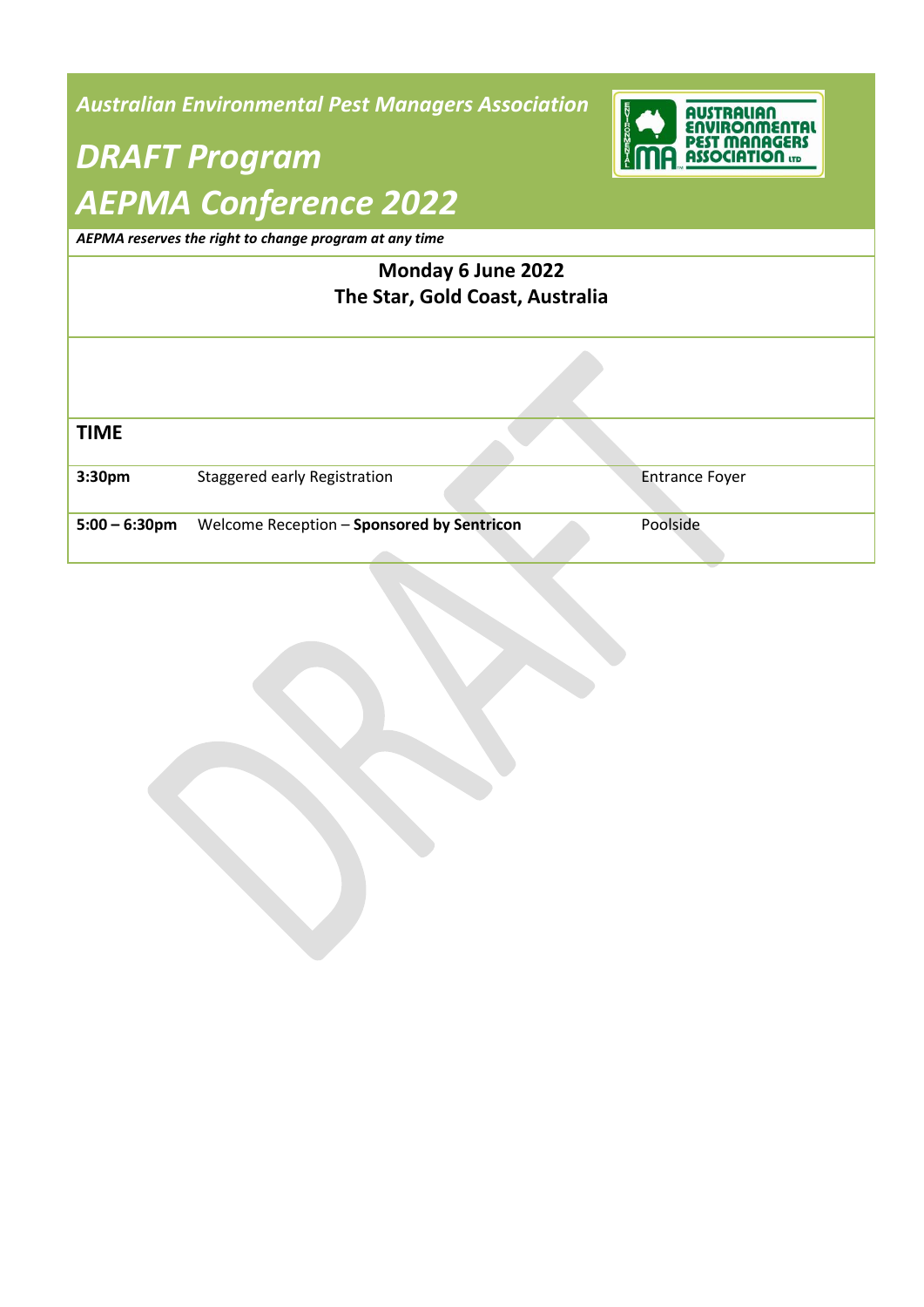*Australian Environmental Pest Managers Association*



# *DRAFT Program AEPMA Conference 2022*

*AEPMA reserves the right to change program at any time*

### **Tuesday 7 June 2022 The Star Gold Coast, Australia**

#### "Pest Management in the Digital Age" Chairs – Phil Sayer (Stream 1) and Peter May (Stream 2) **TIME STREAM 1 STREAM 2 6:30 – 8:00 PWAPM Networking Breakfast 8:00 – 08:30 AEPMA Presentation** - Latest News & updates on the Pest Management Market **8:30 – 9:30 KEYNOTE PRESENTATION - Shara Evans - Technology Futurist** Regarded as a leading expert on emerging technologies, cyber security, digital privacy and the future of health, humanity and work, Shara shows organisations how to take advantage of the opportunities underpinned by emerging technologies. As one of the world's top female futurists, M **E X H I B I T I O N** Shara is one of those rare individuals who merge incredible technical skills with an innate understanding of the social and economic impact of new technologies. X **09:30 – 10:30 Panel session: "Going digital"** Rob Boschma, Vasili Tsoutouras, Kuyan Rider, Kelly Green **10:30 – 11:00** MORNING TEA **11:00 – 11:45** Termites – When things go wrong Creating a Conducive Business: How to Attract More Clients and Better Technicians **Dr Don Ewart** 0 **Tom Aldridge – Suburban Pest Management** AEPMA Codes of Practice Update: Marketing my Business – cutting Edge Digital  $\overline{z}$  Bed Bugs – **Stephen Doggett** Marketing **Phil Ridley – Bug Doctor Media 11:45– 12:30** Food Industry – **Gary Stephenson H A L L** I Termites Prior to Purchase – **Gary**  D **Stephenson 12:30 - 1:30**  $\begin{array}{|c|c|c|c|}\n\hline\n\end{array}$  **LUNCH 1:30– 2:10** Innovation, digitalisation & data driven How to avoid hitting underground Services **O P E N** 0 decision making **Dan McGrath – Abletech Underground Mark Wilson - BASF Services 2:10 – 2:50 CEPMA** in Action Insurance **Steve Broadbent – Ensystex Australasia James Wallace – Wymark Insurance Brokers** 2 **3:00 – 3:30 Fig. 1** AFTERNOON TEA

**3:40 – 4:30** Pest Management & Climate Change **Stephen Doggett** Why best practice matters for birds and wildlife: insights from industry and conservation **Dr Holly Parsons – Birdlife Australia, Andrew Dinwoodie 4:30 pm – 6:30pm** "Demand the Best" Happy Hour Drinks - Sponsored by **Syngenta** Exhibition Hall